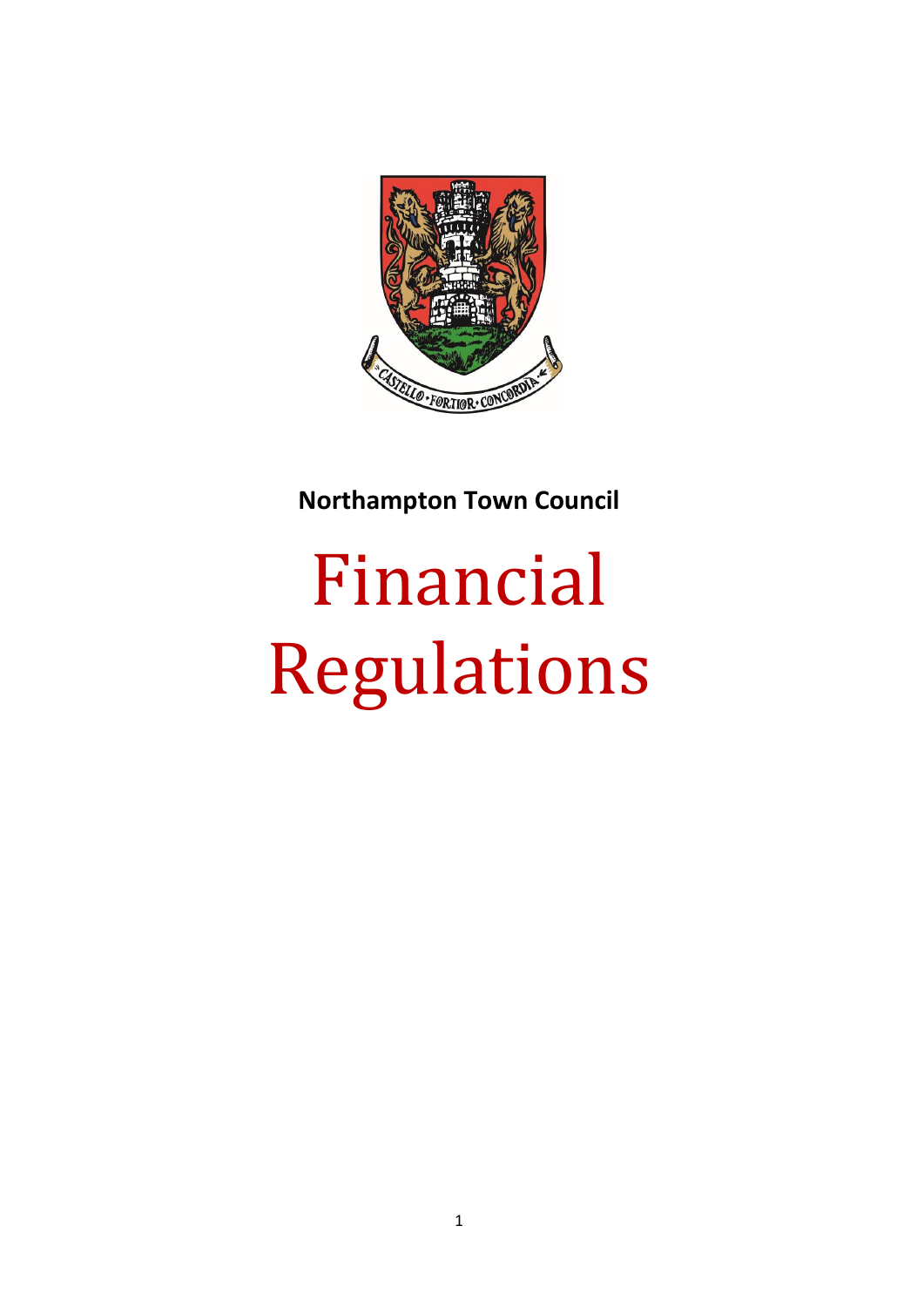# Based upon NALC model Financial Regulations

# **CONTENTS:**

| 12. PAYMENTS UNDER CONTRACTS FOR BUILDING OR OTHER CONSTRUCTION WORKS 18 |  |
|--------------------------------------------------------------------------|--|
|                                                                          |  |
|                                                                          |  |
|                                                                          |  |
|                                                                          |  |
|                                                                          |  |
|                                                                          |  |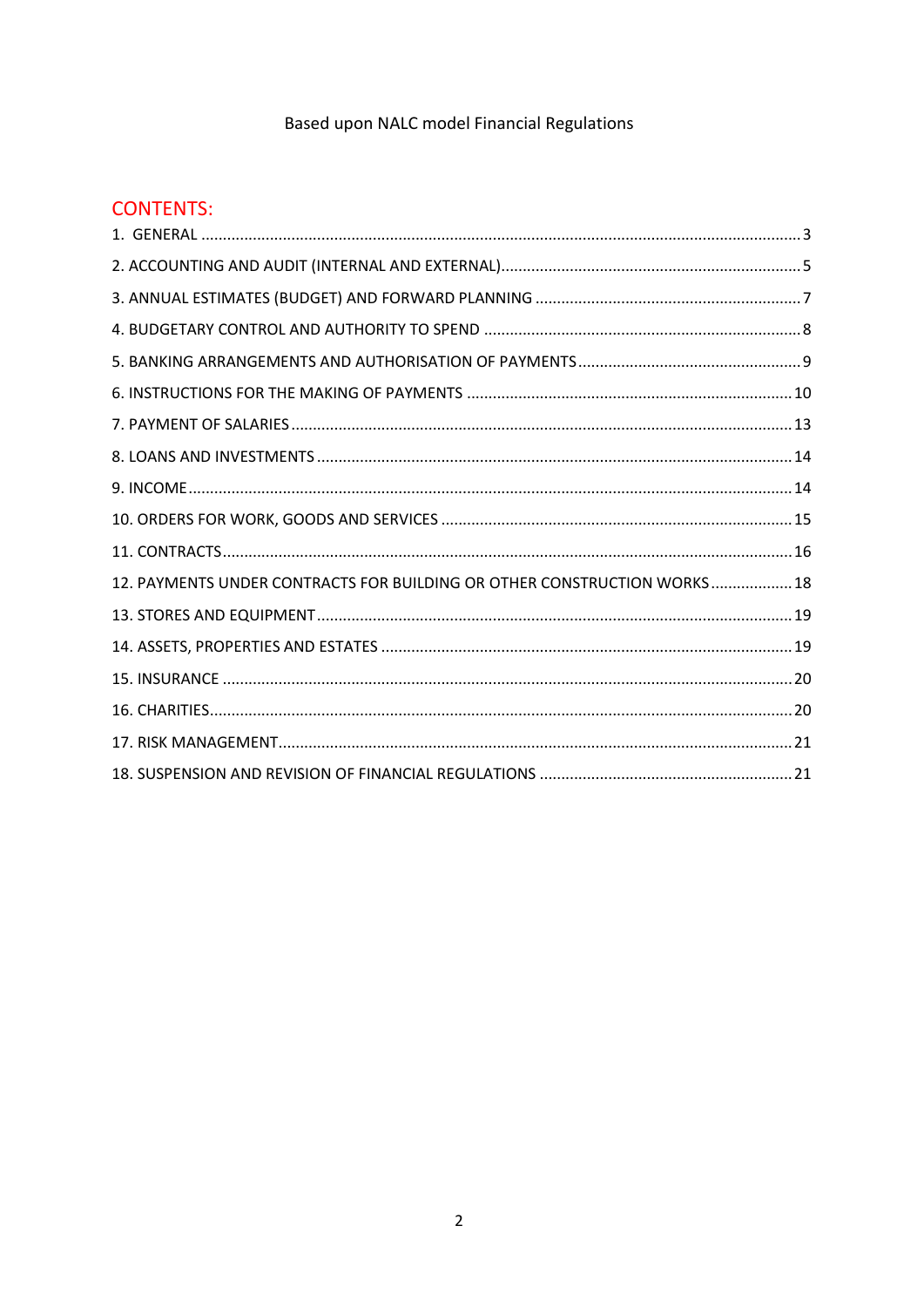### <span id="page-2-0"></span>1. GENERAL

1.1. Any reference in these Financial Regulations to "Council" may refer to either Full Council or where applicable, to a committee or to the Town Clerk, with delegated powers to deal with the matters outlined.

1.2. These financial regulations govern the conduct of financial management by the council and may only be amended or varied by resolution of the council. Financial regulations are one of the council's three governing policy documents providing procedural guidance for members and officers. Financial regulations must be observed in conjunction with the council's standing orders1 and any individual financial regulations relating to contracts.

1.3. The council is responsible in law for ensuring that its financial management is adequate and effective and that the council has a sound system of internal control which facilitates the effective exercise of the council's functions, including arrangements for the management of risk.

1.4. The council's accounting control systems must include measures:

- a. for the timely production of accounts;
- b. that provide for the safe and efficient safeguarding of public money;
- c. to prevent and detect inaccuracy and fraud; and
- d. identifying the duties of officers.

1.5. These financial regulations demonstrate how the council meets these responsibilities and requirements.

1.6. At least once a year, prior to approving the Annual Governance Statement, the council must review the effectiveness of its system of internal control which shall be in accordance with proper practices.

1.7. Deliberate or wilful breach of these Regulations by an employee may give rise to disciplinary proceedings.

1.8. Members of Council are expected to follow the instructions within these Regulations and not to entice employees to breach them. Failure to follow instructions within these Regulations brings the office of Councillor into disrepute.

1.9. The Responsible Financial Officer (RFO) holds a statutory office to be appointed by the council. The Town Clerk has been appointed as RFO for this council and these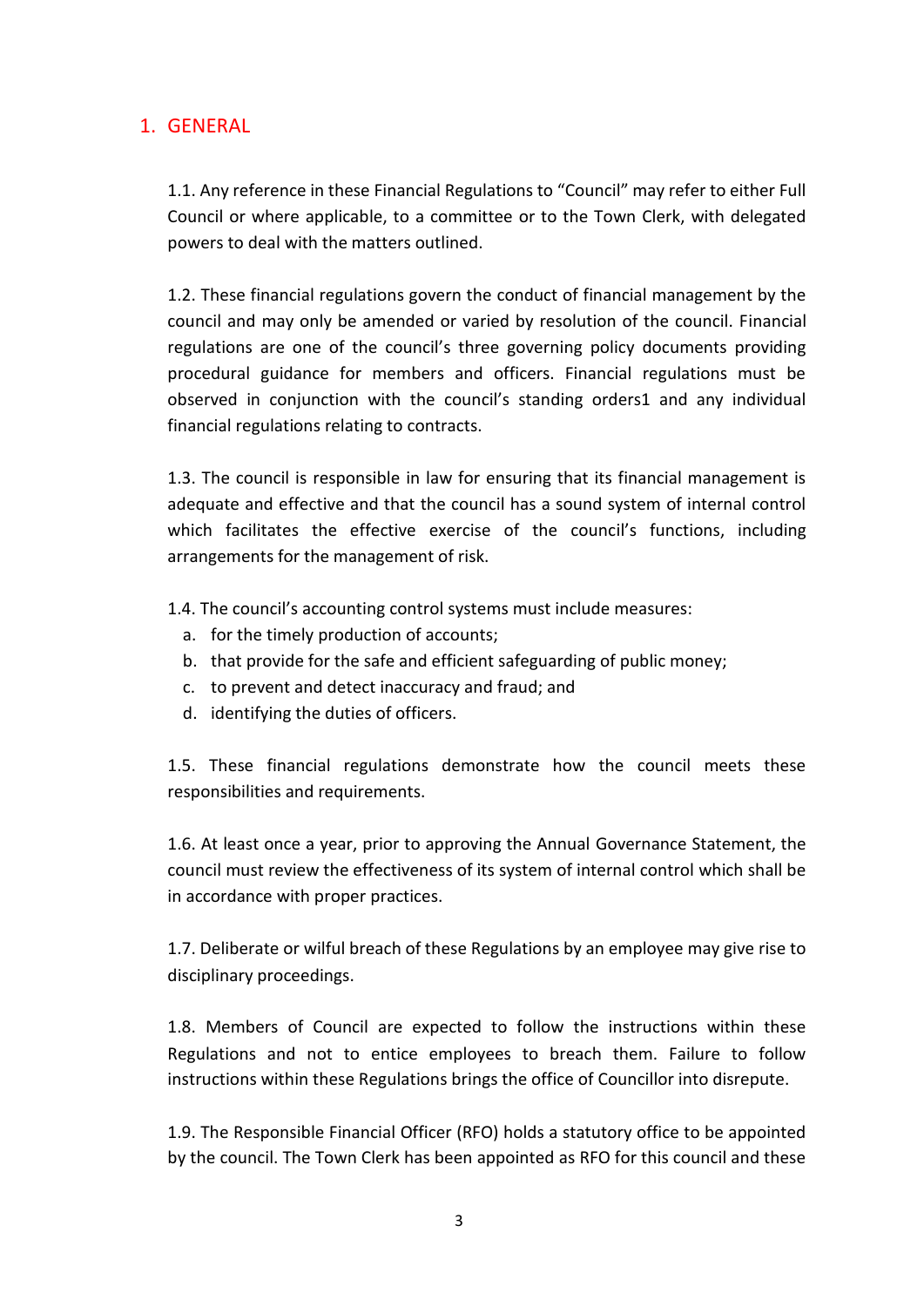regulations will apply accordingly. In the absence of the Clerk, his/her deputy will also deputise as RFO.

- 1.10. The RFO;
	- a. acts under the policy direction of the council;
	- b. administers the council's financial affairs in accordance with all Acts, Regulations and proper practices;
	- c. determines on behalf of the council its accounting records and accounting control systems;
	- d. ensures the accounting control systems are observed;
	- e. maintains the accounting records of the council up to date in accordance with proper practices;
	- f. assists the council to secure economy, efficiency and effectiveness in the use of its resources; and
	- g. produces financial management information as required by the council.

1.11. The accounting records determined by the RFO shall be sufficient to show and explain the council's transactions and to enable the RFO to ensure that any income and expenditure account and statement of balances, or record of receipts and payments and additional information, as the case may be, or management information prepared for the council from time to time comply with the Accounts and Audit Regulations2 .

- 1.12. The accounting records determined by the RFO shall in particular contain:
	- a. entries from day to day of all sums of money received and expended by the council and the matters to which the income and expenditure or receipts and payments account relate;
	- b. a record of the assets and liabilities of the council; and
	- c. wherever relevant, a record of the council's income and expenditure in relation to claims made, or to be made, for any contribution, grant or subsidy.
- 1.13. The accounting control systems determined by the RFO shall include:
	- a. procedures to ensure that the financial transactions of the council are recorded as soon as reasonably practicable and as accurately and reasonably as possible;
	- b. procedures to enable the prevention and detection of inaccuracies and fraud and the ability to reconstruct any lost records;
	- c. identification of the duties of officers dealing with financial transactions and division of responsibilities of those officers in relation to significant transactions;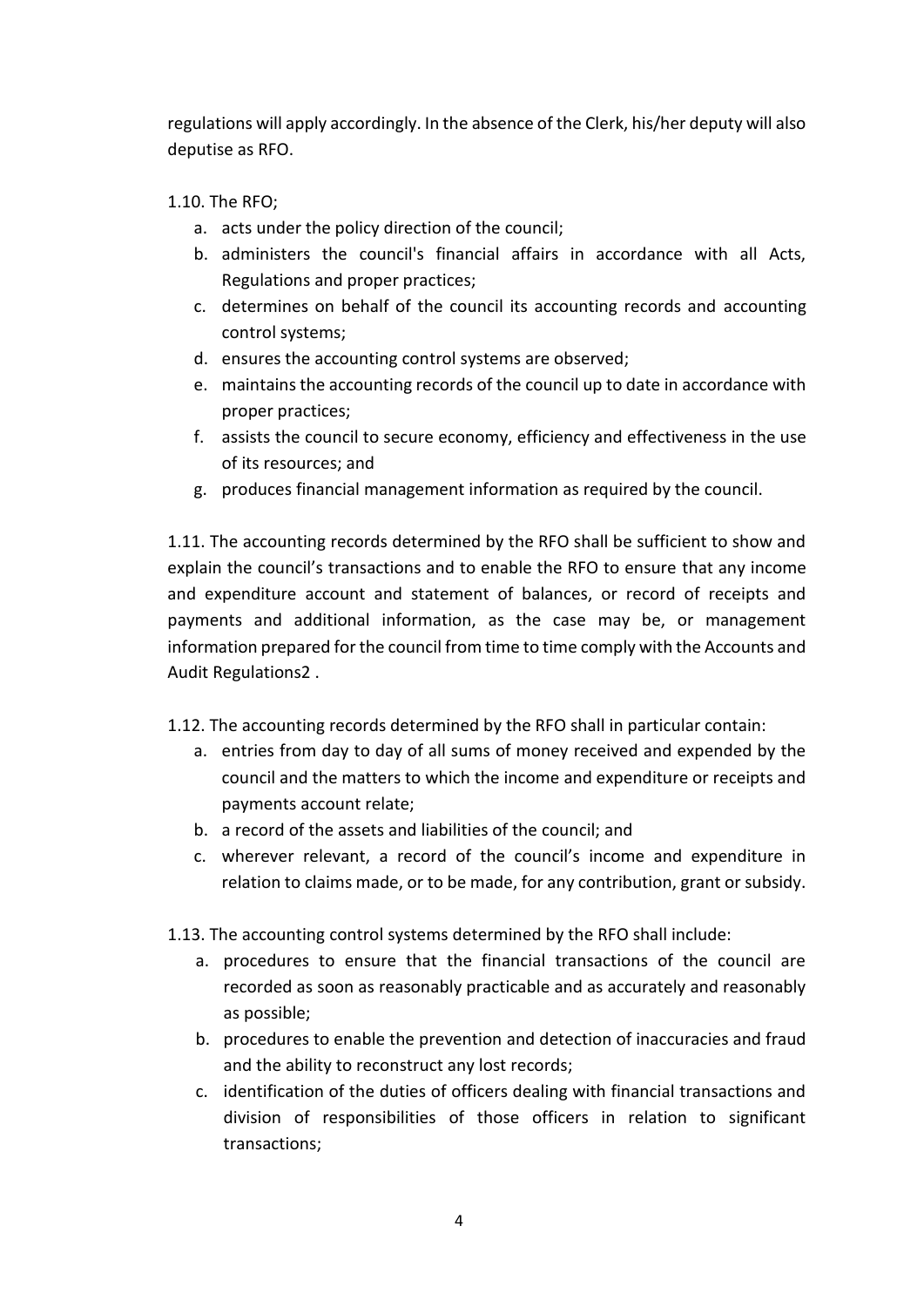- d. procedures to ensure that uncollectable amounts, including any bad debts are not submitted to the council for approval to be written off except with the approval of the RFO and that the approvals are shown in the accounting records; and
- e. measures to ensure that risk is properly managed.

1.14. The council is not empowered by these Regulations or otherwise to delegate certain specified decisions. In particular any decision regarding:

- a. setting the final budget or the precept (Council Tax Requirement);
- b. approving accounting statements;  $\bullet$  approving an annual governance statement;
- c. borrowing;
- d. writing off bad debts;
- e. declaring eligibility for the power of well-being; and
- f. addressing recommendations in any report from the internal or external auditors, shall be a matter for the full council only.
- 1.15. In addition the council must:
	- a. determine and keep under regular review the bank mandate for all council bank accounts;
	- b. in respect of the annual salary for any employee have regard to recommendations about annual salaries of employees made by the relevant Committee in accordance with its terms of reference.
- 1.16. In these financial regulations, references to the Accounts and Audit Regulations or 'the regulations' shall mean the regulations issued under the provisions of section 27 of the Audit Commission Act 1998, or any superseding legislation, and then in force unless otherwise specified. In these financial regulations the term 'proper practice' or 'proper practices' shall refer to guidance issued in Governance and Accountability for Local Councils– a Practitioners' Guide (England)issued by the Joint Practitioners Advisory Group (JPAG).

#### <span id="page-4-0"></span>2. ACCOUNTING AND AUDIT (INTERNAL AND EXTERNAL)

2.1. All accounting procedures and financial records of the council shall be determined by the RFO in accordance with the Accounts and Audit Regulations, appropriate Guidance and proper practices.

2.2. On a regular basis, at least once in each quarter, and at each financial year end, a member other than the Chairman [or a cheque signatory] shall be appointed to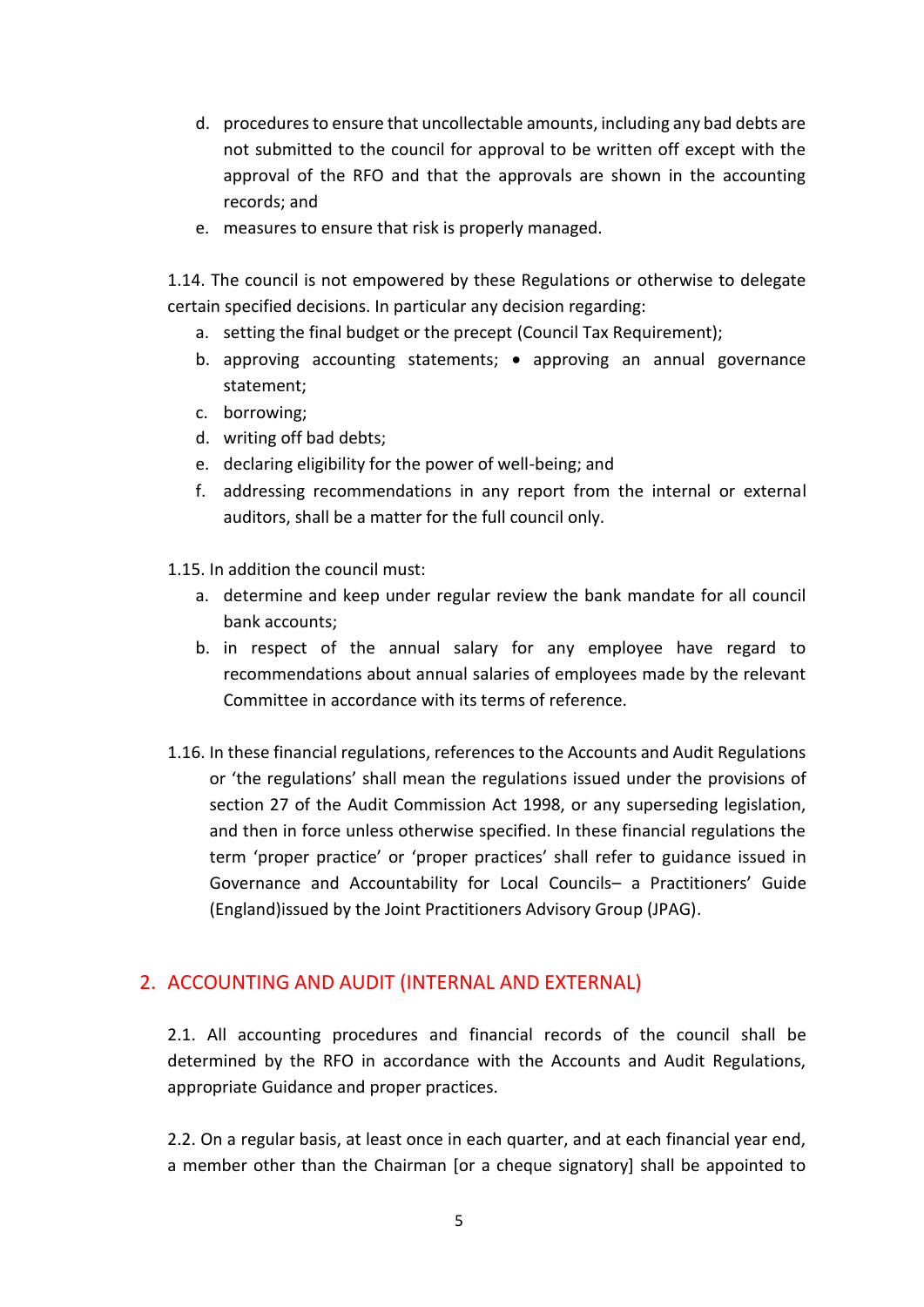verify bank reconciliations (for all accounts) produced by the RFO. The member shall sign the reconciliations and the original bank statements (or similar document) as evidence of verification. This activity shall on conclusion be reported, including any exceptions, to and noted by the council (or duly authorised Committee).

2.3. The RFO shall complete the annual statement of accounts, annual report, and any related documents of the council contained in the Annual Return (as specified in proper practices) as soon as practicable after the end of the financial year and having certified the accounts shall submit them and report thereon to the council within the timescales set by the Accounts and Audit Regulations.

2.4. The council shall ensure that there is an adequate and effective system of internal audit of its accounting records, and of its system of internal control in accordance with proper practices. Any officer or member of the council shall make available such documents and records as appear to the council to be necessary for the purpose of the audit and shall, as directed by the council, supply the RFO, internal auditor, or external auditor with such information and explanation as the council considers necessary for that purpose.

2.5. The internal auditor shall be appointed by and shall carry out the work in relation to internal controls required by the council in accordance with proper practices.

2.6. The internal auditor shall:

- a. be competent and independent of the financial operations of the council;
- b. report to council in writing, or in person, on a regular basis with a minimum of one annual written report during each financial year;
- c. to demonstrate competence, objectivity and independence, be free from any actual or perceived conflicts of interest, including those arising from family relationships; and
- d. have no involvement in the financial decision making, management or control of the council.
- 2.7. Internal or external auditors may not under any circumstances:
	- a. perform any operational duties for the council;
	- b. initiate or approve accounting transactions; or
	- c. direct the activities of any council employee, except to the extent that such employees have been appropriately assigned to assist the internal auditor.

2.8. For the avoidance of doubt, in relation to internal audit the terms 'independent' and 'independence' shall have the same meaning as is described in proper practices.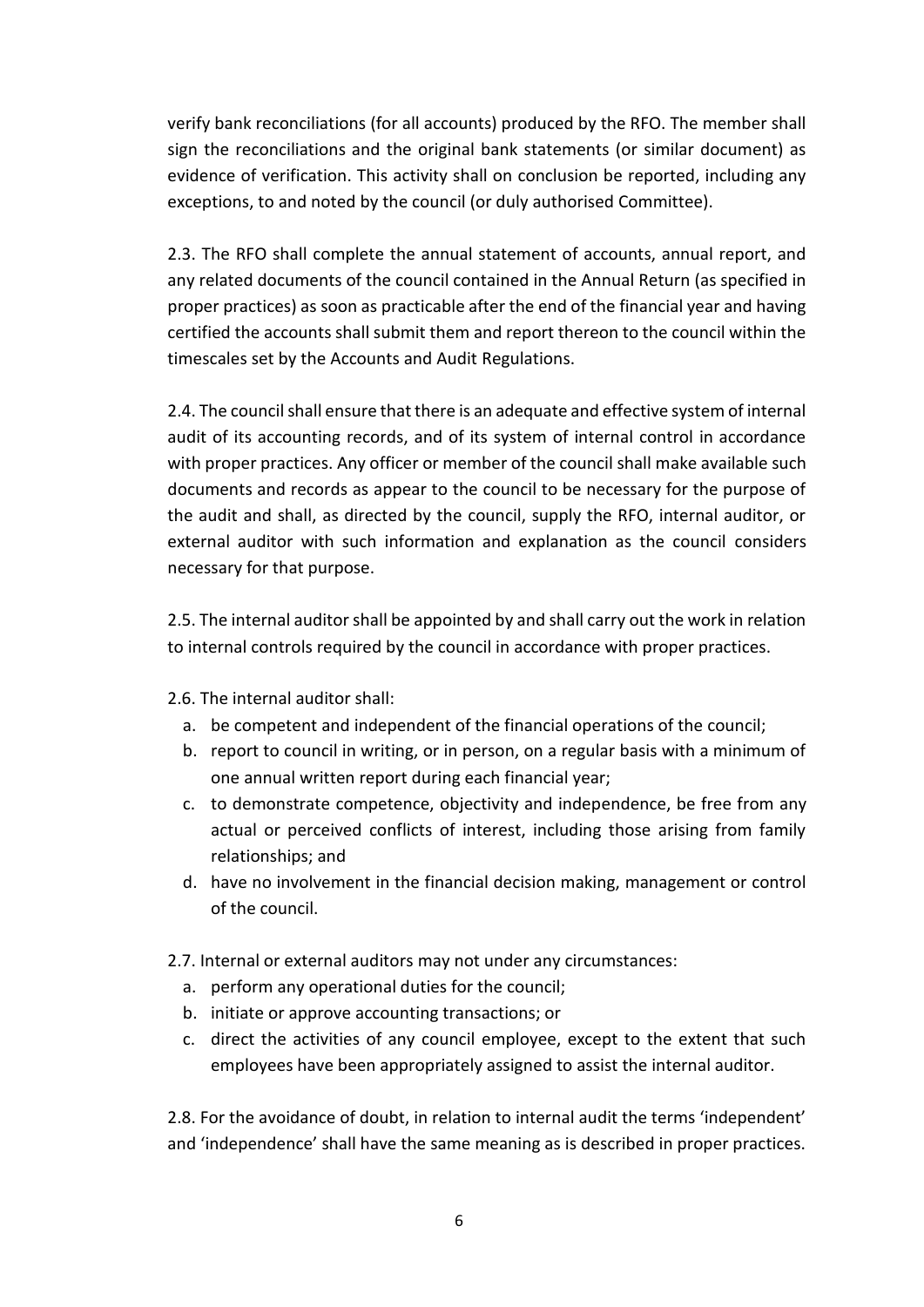2.9. The RFO shall make arrangements for the exercise of electors' rights in relation to the accounts including the opportunity to inspect the accounts, books, and vouchers and display or publish any notices and statements of account required by Audit Commission Act 1998, or any superseding legislation, and the Accounts and Audit Regulations.

2.10. The RFO shall, without undue delay, bring to the attention of all councillors any correspondence or report from internal or external auditors (unless the correspondence is of a purely administrative matter).

#### <span id="page-6-0"></span>3. ANNUAL ESTIMATES (BUDGET) AND FORWARD PLANNING

3.1. Each November, the Policy and Finance Committee will receive a three year forecast of revenue and capital receipts and payments for consideration. Thereafter, each standing Committee with budgetary responsibility will review draft budget proposals for the following financial year and make recommendations back to the Policy and Finance Committee, no later than January. At its January meeting, the Policy and Finance Committee will consider draft budget proposals and Committee recommendations will consider recommending to Council approval of a draft budget.

3.2. The RFO must each year, by no later than November, prepare detailed estimates of all receipts and payments including the use of reserves and all sources of funding for the following financial year in the form of a budget to be considered by the relevant committee and the council.

3.3. The Council shall consider annual budget proposals in relation to the council's three year forecast of revenue and capital receipts and payments including recommendations for the use of reserves and sources of funding and update the forecast accordingly.

3.4. The Council shall fix the precept (council tax requirement), and relevant basic amount of council tax to be levied for the ensuing financial year not later than by the end of January each year. The RFO shall issue the precept to the billing authority and shall supply each member with a copy of the approved annual budget.

3.5. The approved annual budget shall form the basis of financial control for the ensuing year.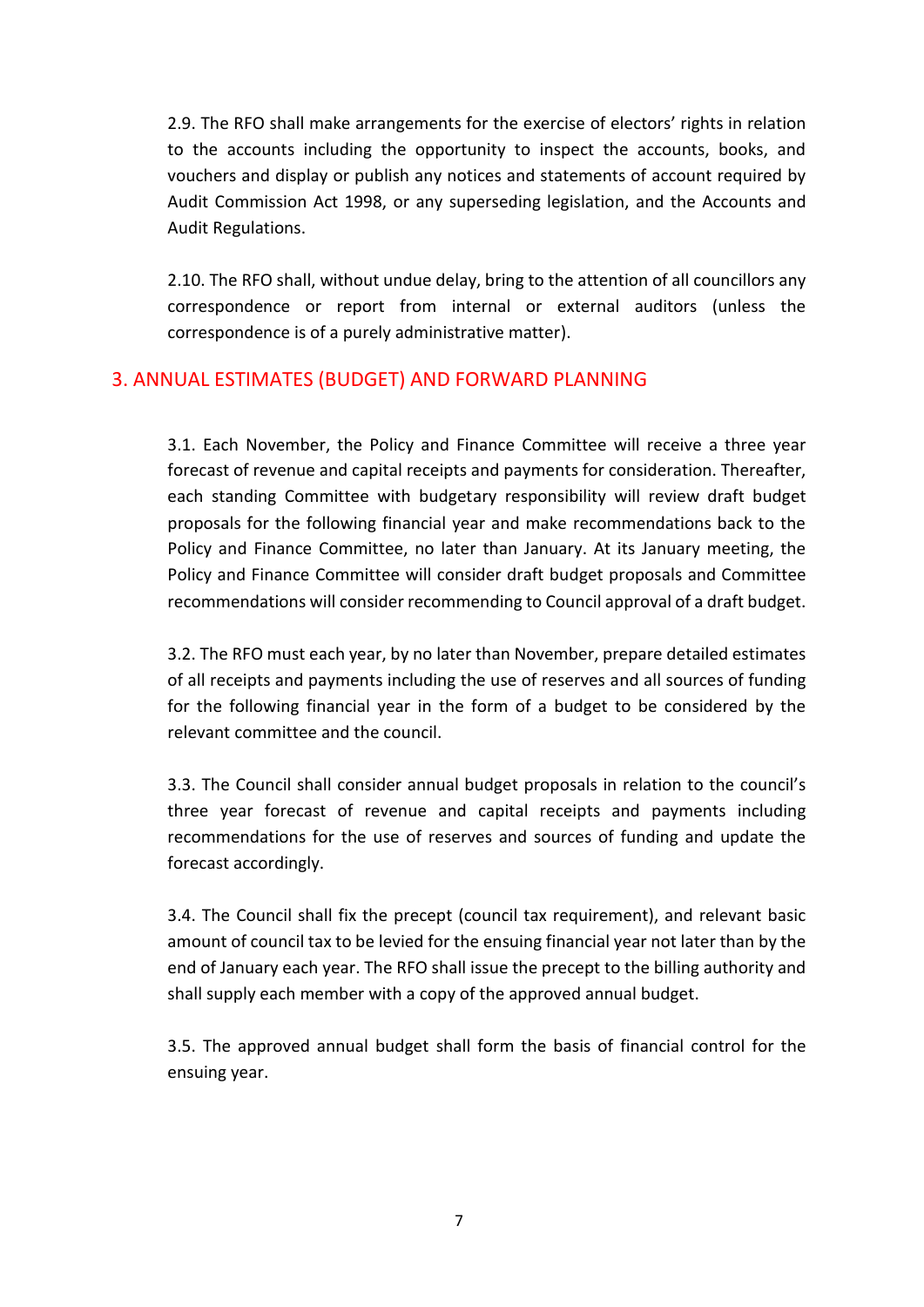#### <span id="page-7-0"></span>4. BUDGETARY CONTROL AND AUTHORITY TO SPEND

4.1. No expenditure may be authorised that will exceed the amount provided in the revenue budget for that class of expenditure other than by resolution of the Council, or duly delegated committee. During the budget year and with the approval of Council (or duly delegated committee) having considered fully the implications for public services, unspent and available amounts may be moved to other budget headings or to an earmarked reserve as appropriate ('virement').

4.2. The salary budgets are to be reviewed at least annually in November for the following financial year and such review shall be evidenced by a hard copy schedule signed by the Town Clerk and the Chairman of Council or relevant committee. The RFO will inform committees of any changes impacting on their budget requirement for the coming year in good time.

4.3. In cases of extreme risk to the delivery of council services, the Town Clerk may authorise revenue expenditure on behalf of the Council which in the Town Clerk's judgement it is necessary to carry out. Such expenditure includes repair, replacement or other work, whether or not there is any budgetary provision for the expenditure, subject to a limit of £2,500. The Town Clerk shall report such action to the Chairman as soon as possible and to the council as soon as practicable thereafter.

4.4. No expenditure shall be authorised in relation to any capital project and no contract entered into or tender accepted involving capital expenditure unless the Council is satisfied that the necessary funds are available and the requisite borrowing approval has been obtained.

4.5. All capital works shall be administered in accordance with the council's standing orders and financial regulations relating to contracts.

4.6. The RFO shall regularly provide the council with a statement of receipts and payments to date under each head of the budgets, comparing actual expenditure to the appropriate date against that planned as shown in the budget. These statements are to be prepared at least at the end of each financial quarter.

4.7. Changes in earmarked reserves shall be approved by council as part of the budgetary control process.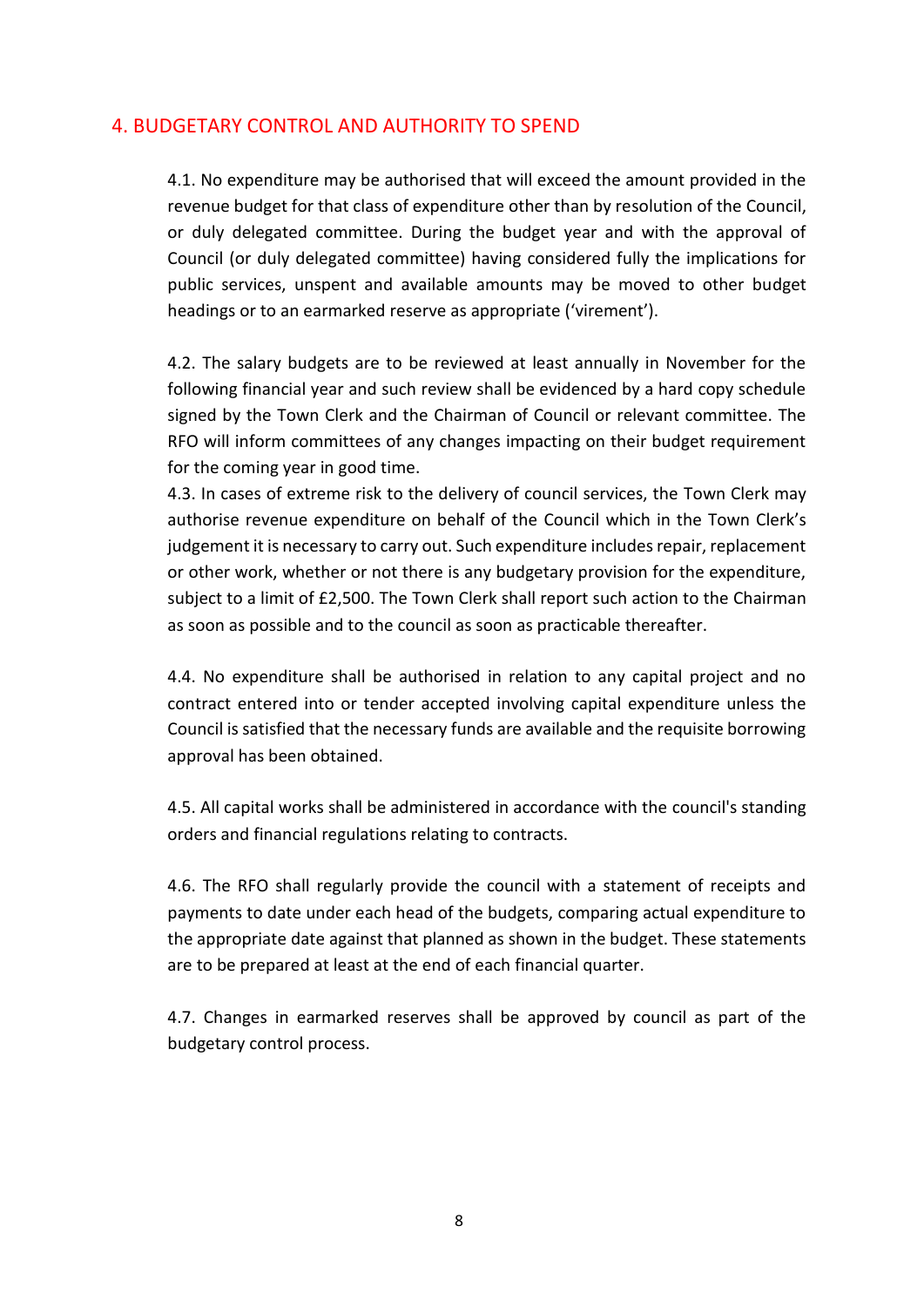#### <span id="page-8-0"></span>5. BANKING ARRANGEMENTS AND AUTHORISATION OF PAYMENTS

5.1. The Council's banking arrangements, including the bank mandate, shall be made by the RFO and approved by the Council or Policy and Finance Committee. They shall be regularly reviewed for safety and efficiency. The RFO shall prepare a schedule of payments requiring authorisation, forming part of the agenda for the meeting and, together with the relevant invoices, present the schedule to council [or the Policy and Finance committee]. The council/committee shall review the schedule for compliance and, having satisfied itself shall authorise payment by a resolution of the council [or Policy and Finance committee]. The approved schedule shall be initialled by two of the authorised signatories present. A detailed list of all payments shall be disclosed within or as an attachment to the minutes of the meeting at which payment was authorised. Personal payments (including salaries, wages, expenses and any payment made in relation to the termination of a contract of employment) may be summarised to remove public access to any personal information.

5.2. All invoices for payment shall be examined, verified and certified by the RFO to confirm that the work, goods or services to which each invoice relates has been received, carried out, examined and represents expenditure previously approved by the council.

5.3. The RFO shall examine invoices for arithmetical accuracy and analyse them to the appropriate expenditure heading. The RFO shall take all steps to pay all invoices submitted, and which are in order, once approved by two authorised signatories or at the next available Accounts Sub-Committee Meeting.

5.4. The Town Clerk and RFO shall have delegated authority to authorise the payment of items only in the following circumstances: a) If a payment is necessary to avoid a charge to interest under the Late Payment of Commercial Debts (Interest) Act 1998, and the due date for payment is before the next scheduled Meeting of council, where the Town Clerk and RFO certify that there is no dispute or other reason to delay payment, provided that a list of such payments shall be submitted to the next appropriate meeting of council [or Accounts sub-committee]; b) An expenditure item authorised under 5.6 below (continuing contracts and obligations) provided that a list of such payments shall be submitted to the next appropriate meeting of council [or Policy and Finance committee]; or c) fund transfers within the Council's banking arrangements up to the sum of £10,000, provided that a list of such payments shall be submitted to the next appropriate meeting of council [or finance committee].

5.5. For each financial year the Town Clerk and RFO shall draw up a list of due payments which arise on a regular basis as the result of a continuing contract,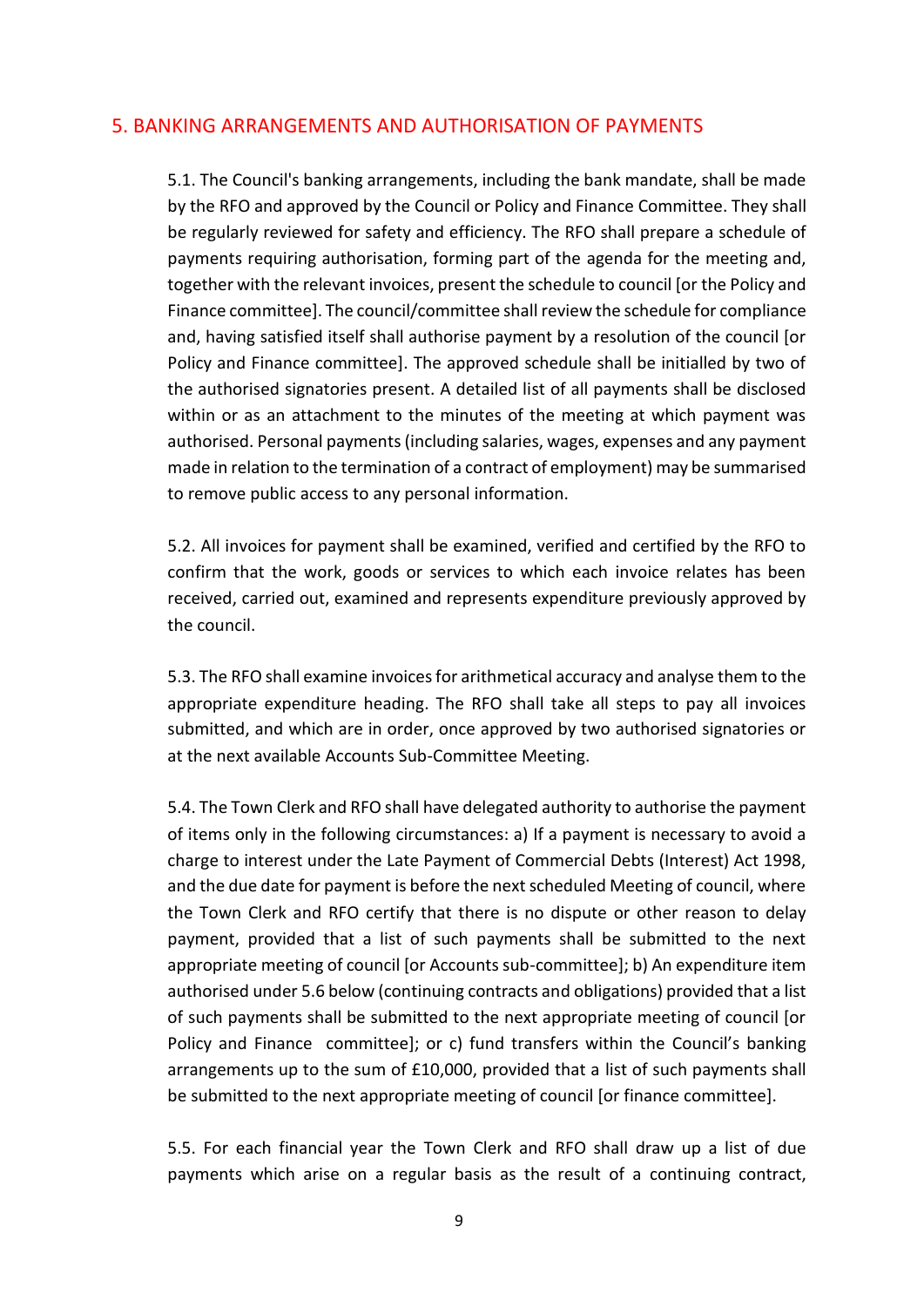statutory duty, or obligation (such as but not exclusively, Salaries, PAYE and NI, Superannuation Fund and regular maintenance contracts and the like for which council (or the Policy and Finance committee) may authorise payment for the year provided that the requirements of regulation 4.1 (Budgetary Controls) are adhered to, provided also that a list of such payments shall be submitted to the next appropriate meeting of council (or duly authorised Committee).

5.6. A record of regular payments made under 5.5 above shall be drawn up and be signed by two members on each and every occasion when payment is authorisedthus controlling the risk of duplicated payments being authorised and / or made.

5.7. In respect of grants a duly authorised committee shall approve expenditure within any limits set by council and in accordance with any Policy statement approved by council.

5.8. Members are subject to the Code of Conduct that has been adopted by the council and shall comply with the Code and Standing Orders when a decision to authorise or instruct payment is made in respect of a matter in which they have a disclosable pecuniary or other interest, unless a dispensation has been granted.

#### <span id="page-9-0"></span>6. INSTRUCTIONS FOR THE MAKING OF PAYMENTS

6.1. The Council will make safe and efficient arrangements for the making of its payments.

6.2. Following authorisation under Financial Regulation 5 above, the Council, a duly delegated committee or the Town Clerk or RFO shall give instruction that a payment shall be made.

6.3. All payments shall be effected by cheque or other instructions to the council's bankers, or otherwise, in accordance with a resolution of Council (or Policy and Finance Committee). Cheques or orders for payment drawn on the bank account in accordance with the schedule as presented to Council or Committee shall be signed by two members of Council and countersigned by the Town Clerk, in accordance with a resolution instructing that payment. A member who is a bank signatory, having a connection by virtue of family or business relationships with the beneficiary of a payment, should not, under normal circumstances, be a signatory to the payment in question.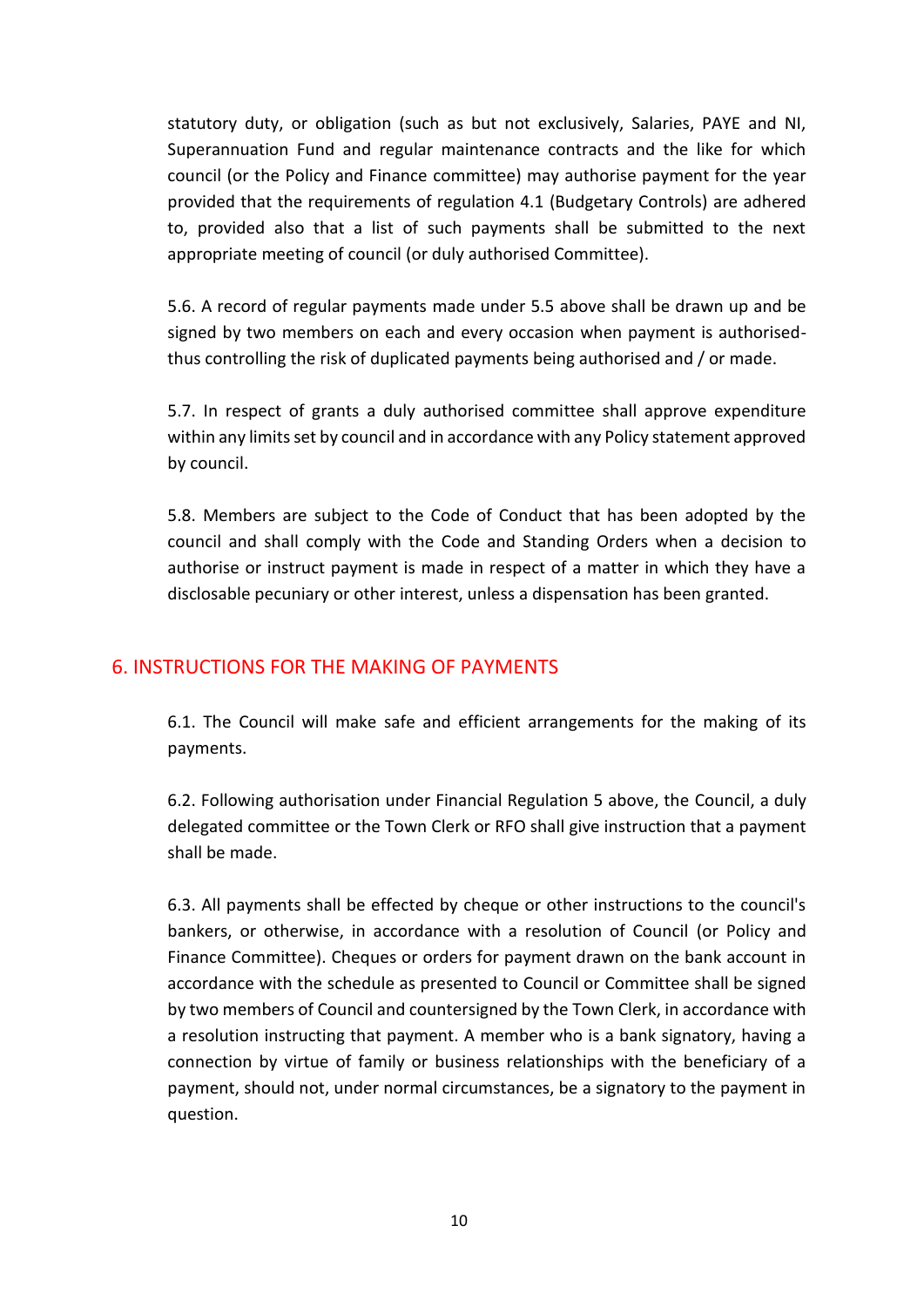6.4. Where delegated authority is granted to the Town Clerk or RFO by Council/Committee to authorise expenditure, all payments shall be effected in accordance with a schedule signed by both the Clerk/RFO and by two Elected Members who are bank signatories.

6.5. To indicate agreement of the details shown on the cheque or order for payment with the counterfoil and the invoice or similar documentation, the signatories shall each also initial the cheque listing and BACS listing.

6.6. Northampton Town Council does not meet monthly; nor does any standing Committee or Sub-Committee. Therefore, for operational purposes, cheques and orders for payment will normally be authorised and signed by the Town Clerk/RFO and two Elected Members who are bank signatories. All payments are reported to the next convenient meeting of Council or duly delegated Committee.

6.7. If thought appropriate by the Council, payment for utility supplies (energy, telephone and water) and any National Non-Domestic Rates may be made by variable Direct Debit provided that the instructions are signed by two members and any payments are reported to council as made. The approval of the use of a variable Direct Debit shall be renewed by resolution of the council at least every two years.

6.8. If thought appropriate by the Council, payment for certain items may be made by BACS or CHAPS methods provided that the instructions for each payment are signed, or otherwise evidenced, by two authorised bank signatories are retained and any payments are reported to Council as made. The approval of the use of BACS or CHAPS shall be renewed by resolution of the council at least every two years.

6.9. If thought appropriate by the Council payment for certain items may be made by internet banking transfer provided evidence is retained showing which members approved the payment.

6.10. Where a computer system is required to access the council's financial records, the authorised users will undertake to ensure the security of any passwords, in accordance with the Town Council's I.T. Security policy.

6.11. No employee or councillor shall disclose any PIN or password, relevant to the working of the council or its bank accounts, to any person not authorised in writing by the council or a duly delegated committee.

6.12. Regular back-up copies of the records on any computer shall be made and shall be stored securely away from the computer in question, and preferably off site.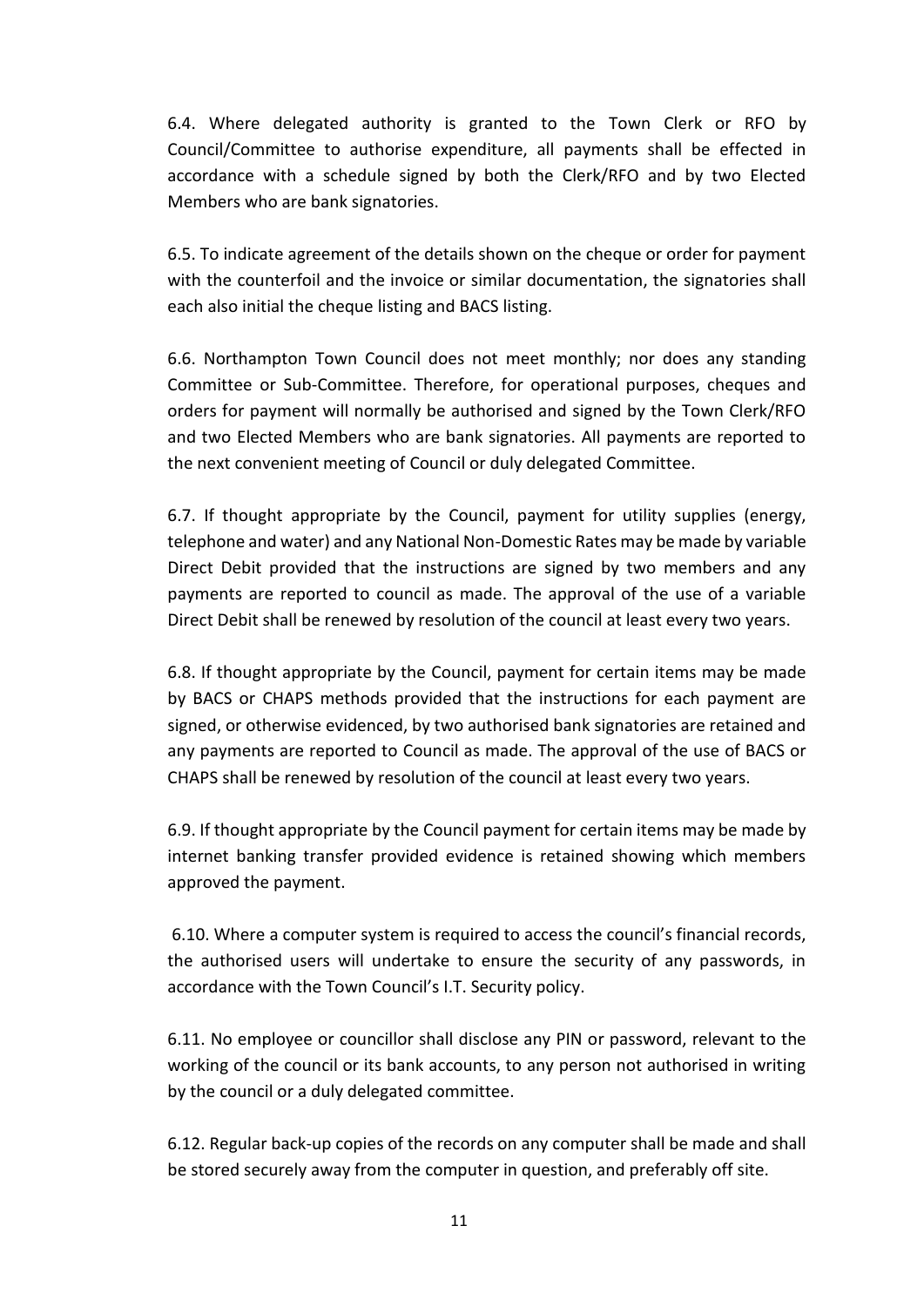6.13. The Council, and any members using computers for the Council's financial business, shall ensure that anti-virus, anti-spyware and firewall, software with automatic updates, together with a high level of security, is used.

6.14. Where internet banking arrangements are made with any bank, the Town Clerk or RFO shall be appointed as the Service Administrator. The Bank Mandate approved by the Council shall identify a number of councillors who will be authorised to approve transactions on those accounts. The bank mandate will state clearly the amounts of payments that can be instructed by the use of the Service Administrator alone, or by the Service Administrator with a stated number of approvals.

6.15. Access to any internet banking accounts will be directly to the access page (which may be saved under "favourites"), and not through a search engine or e-mail link. Remembered or saved passwords facilities must not be used on any computer used for council banking work. Breach of this Regulation will be treated as a very serious matter under these regulations.

6.16. Changes to account details for suppliers, which are used for internet banking may only be changed on written hard copy notification by the supplier and checked by telephone by a member of the Finance team.

6.17. Any corporate credit card or trade card account opened by the council will be specifically restricted to use by the Clerk and his/her deputy and shall be subject to automatic payment in full at each month-end. Personal credit or debit cards of members or staff shall not be used under any circumstances.

6.18. The RFO may provide petty cash to officers for the purpose of defraying operational and other expenses. Vouchers for payments made shall be forwarded to the RFO with a claim for reimbursement.

- a. The RFO shall maintain as petty cash float of £250 for the purpose of defraying operational and other expenses. Vouchers for payments made from petty cash shall be kept to substantiate the payment.
- b. Income received must not be paid into the petty cash float but must be separately banked, as provided elsewhere in these regulations.
- c. Payments to maintain the petty cash float shall be shown separately on the schedule of payments presented to council under 5.2 above.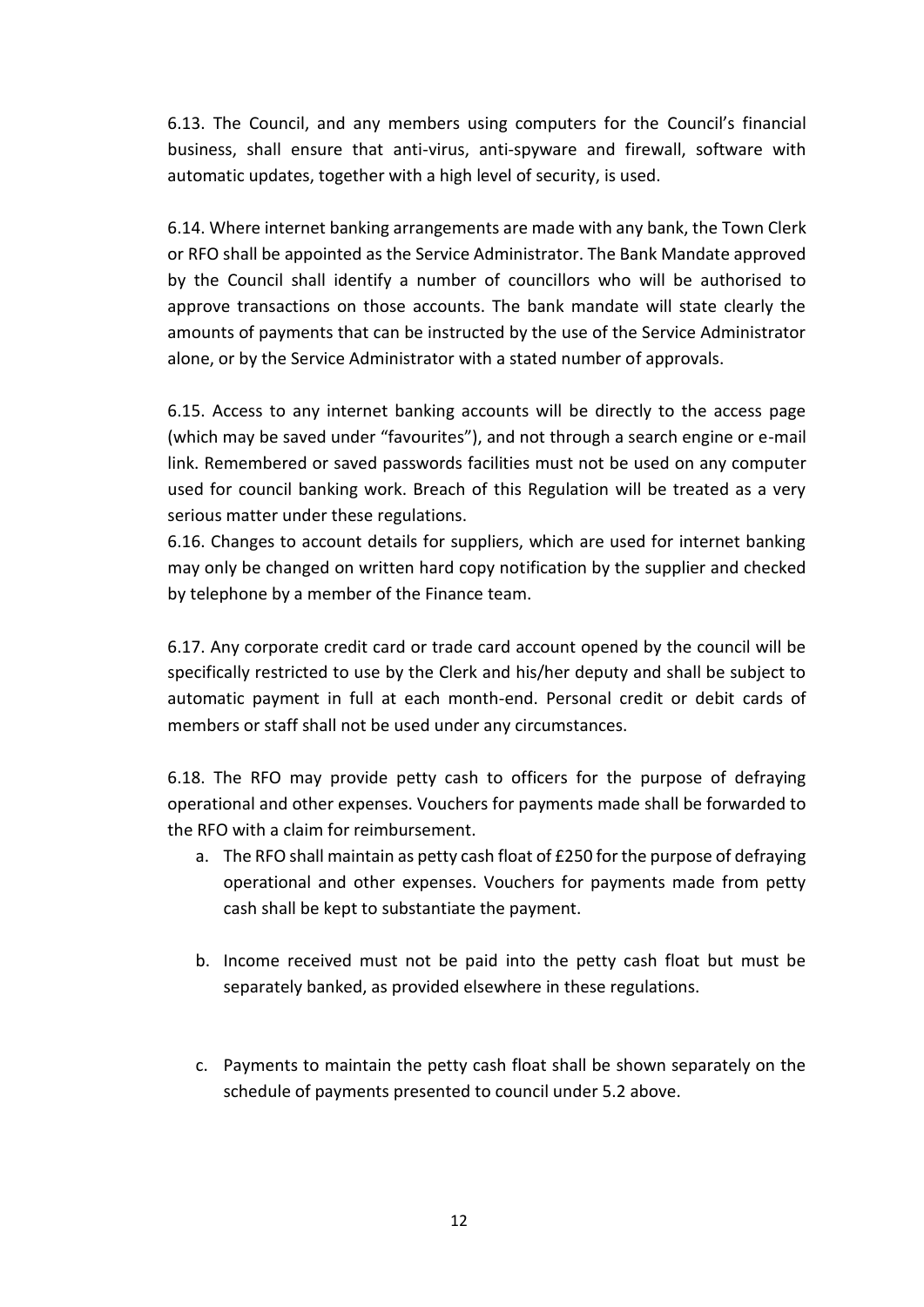## <span id="page-12-0"></span>7. PAYMENT OF SALARIES

7.1. As an employer, the Council shall make arrangements to meet fully the statutory requirements placed on all employers by PAYE and National Insurance legislation. The payment of all salaries shall be made in accordance with payroll records and the rules of PAYE and National Insurance currently operating, and salary rates shall be as agreed by council, or duly delegated committee.

7.2. Payment of salaries and payment of deductions from salary such as may be required to be made for tax, national insurance and pension contributions, or similar statutory or discretionary deductions must be made in accordance with the payroll records and on the appropriate dates stipulated in employment contracts, provided that each payment is reported to the next available Council or Policy and Finance Committee meeting, as set out in these regulations above. The payment of all salaries and wages shall be directly to employees' personal bank accounts and shall be calculated and made by the payroll provider via BACS, as agent for the Town Council.

7.3. The RFO shall maintain records detailing all payments made by the payroll provider as agent for the Town Council.

7.4. All timesheets shall be certified as to accuracy by the employee's manager and retained by the RFO.

7.5. Each and every payment to employees of net salary and to the appropriate creditor of the statutory and discretionary deductions shall be recorded in a separate confidential record. This confidential record is not open to inspection or review (under the Freedom of Information Act 2000 or otherwise) other than: a) by the internal auditor; b) by the external auditor; or c) by any person authorised under Audit Commission Act 1998, or any superseding legislation.

7.6. The total of such payments in each calendar month shall be reported with all other payments as made as may be required under these Financial Regulations, to ensure that only payments due for the period have actually been paid.

7.7. An effective system of personal performance management should be maintained for the senior officers.

7.8. Any termination payments shall be supported by a clear business case and reported to the council. Termination payments shall only be authorised by council.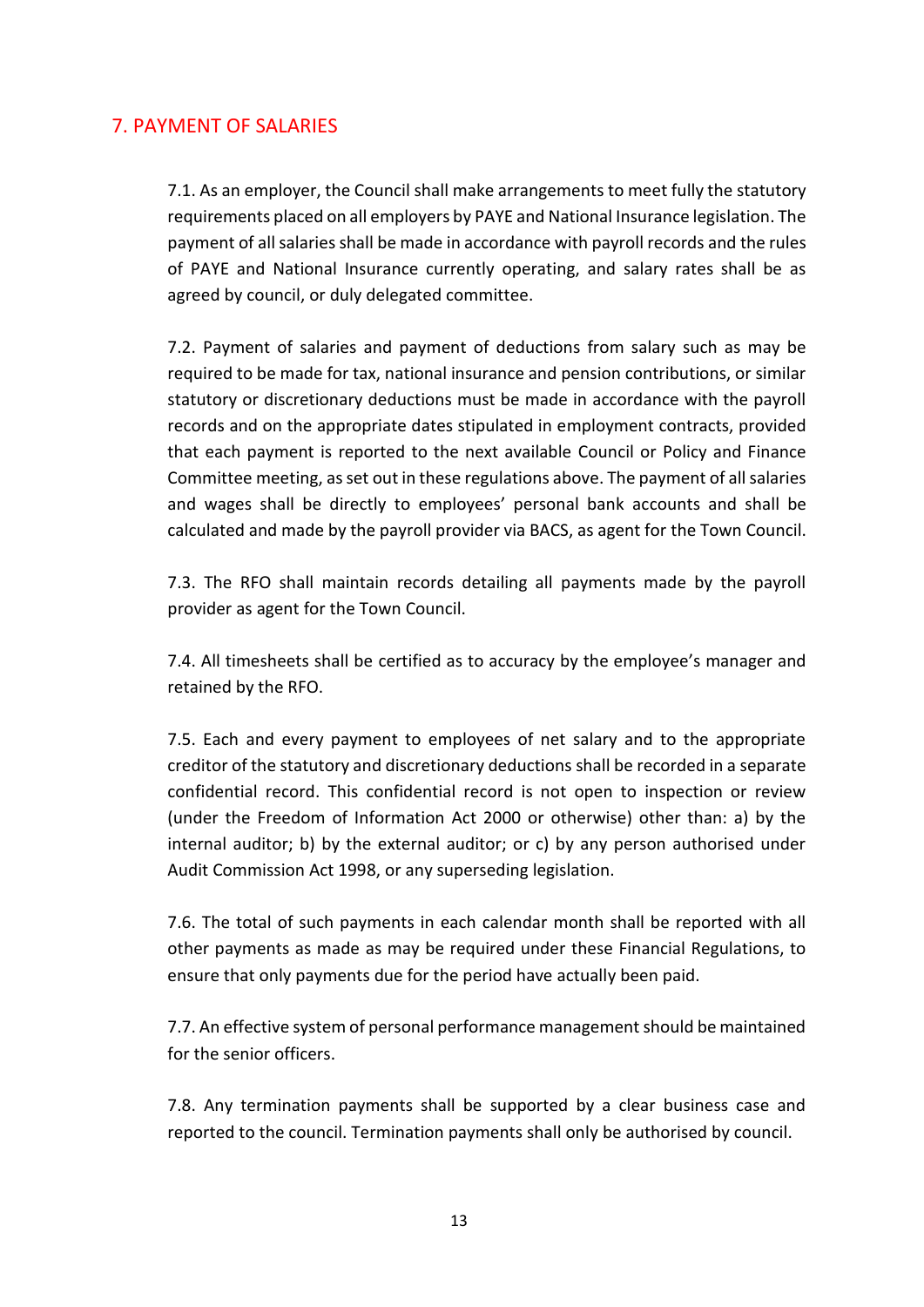7.9. Before employing interim staff the council (or duly delegated committee) must consider a full business case.

### <span id="page-13-0"></span>8. LOANS AND INVESTMENTS

8.1. All borrowings shall be effected in the name of the council, after obtaining any necessary borrowing approval. Any application for borrowing approval shall be approved by Council as to terms and purpose. The application for Borrowing Approval, and subsequent arrangements for the Loan shall only be approved by full council.

8.2. Any financial arrangement which does not require formal Borrowing Approval from the Secretary of State (such as Hire Purchase or Leasing of tangible assets) shall be subject to approval by the full Council. In each case a report in writing shall be provided to council in respect of value for money for the proposed transaction.

8.3. All loans and investments shall be negotiated in the name of the Council and shall be for a set period in accordance with council policy.

8.4. The Council shall consider the need for an Investment Strategy and Policy which, if drawn up, shall be in accordance with relevant regulations, proper practices and guidance. Any Strategy and Policy shall be reviewed by the council at least annually.

8.5. All investments of money under the control of the Council shall be in the name of the Council.

8.6. All investment certificates and other documents relating thereto shall be retained in the custody of the RFO.

8.7. Payments in respect of short term or long term investments, including transfers between bank accounts held in the same bank, or branch, shall be made in accordance with Regulation 5 (Authorisation of payments) and Regulation 6 (Instructions for payments).

#### <span id="page-13-1"></span>9. INCOME

9.1. The collection of all sums due to the council shall be the responsibility of and under the supervision of the RFO.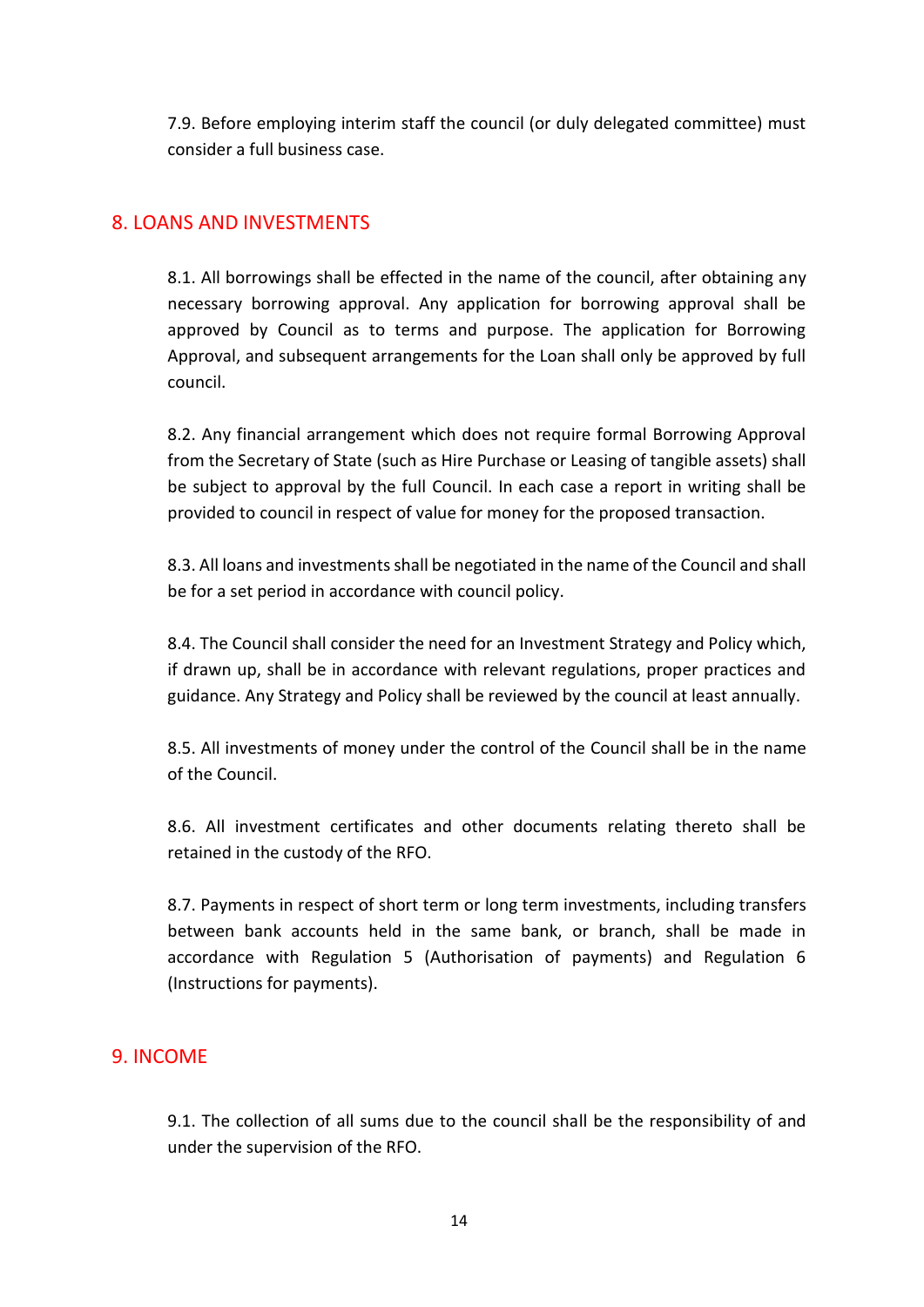9.2. Particulars of all charges to be made for work done, services rendered or goods supplied shall be agreed annually by the council, notified to the RFO and the RFO shall be responsible for the collection of all accounts due to the Council.

9.3. The Council will review all fees and charges at least annually, following a report of the Town Clerk or RFO.

9.4. Any sums found to be irrecoverable and any bad debts shall be reported to the council and shall be written off in the year.

9.5. All sums received on behalf of the Council shall be banked intact as directed by the RFO. In all cases, all receipts shall be deposited with the Council's bankers with such frequency as the RFO considers necessary.

9.6. The origin of each receipt shall be entered on the paying-in slip.

9.7. Personal cheques shall not be cashed out of money held on behalf of the council.

9.8. The RFO shall promptly complete any VAT Return that is required. Any repayment claim due in accordance with VAT Act 1994 section 33 shall be made at least annually coinciding with the financial year end.

9.9. Where any significant sums of cash are regularly received by the Council, the RFO shall take such steps as are agreed by the Policy and Finance Committee to ensure that more than one person is present when the cash is counted in the first instance, that there is a reconciliation to some form of control such as ticket issues, and that appropriate care is taken in the security and safety of individuals banking such cash.

9.10. Any income arising which is the property of a charitable trust shall be paid into a charitable bank account. Instructions for the payment of funds due from the charitable trust to the Council (to meet expenditure already incurred by the authority) will be given by the Managing Trustees of the charity meeting separately from any council meeting (see also Regulation 16 below).

## <span id="page-14-0"></span>10. ORDERS FOR WORK, GOODS AND SERVICES

10.1. An official order or letter shall be issued for all work, goods and services unless a formal contract is to be prepared or an official order would be inappropriate. Copies of orders shall be retained.

10.2. Order books shall be controlled by the RFO.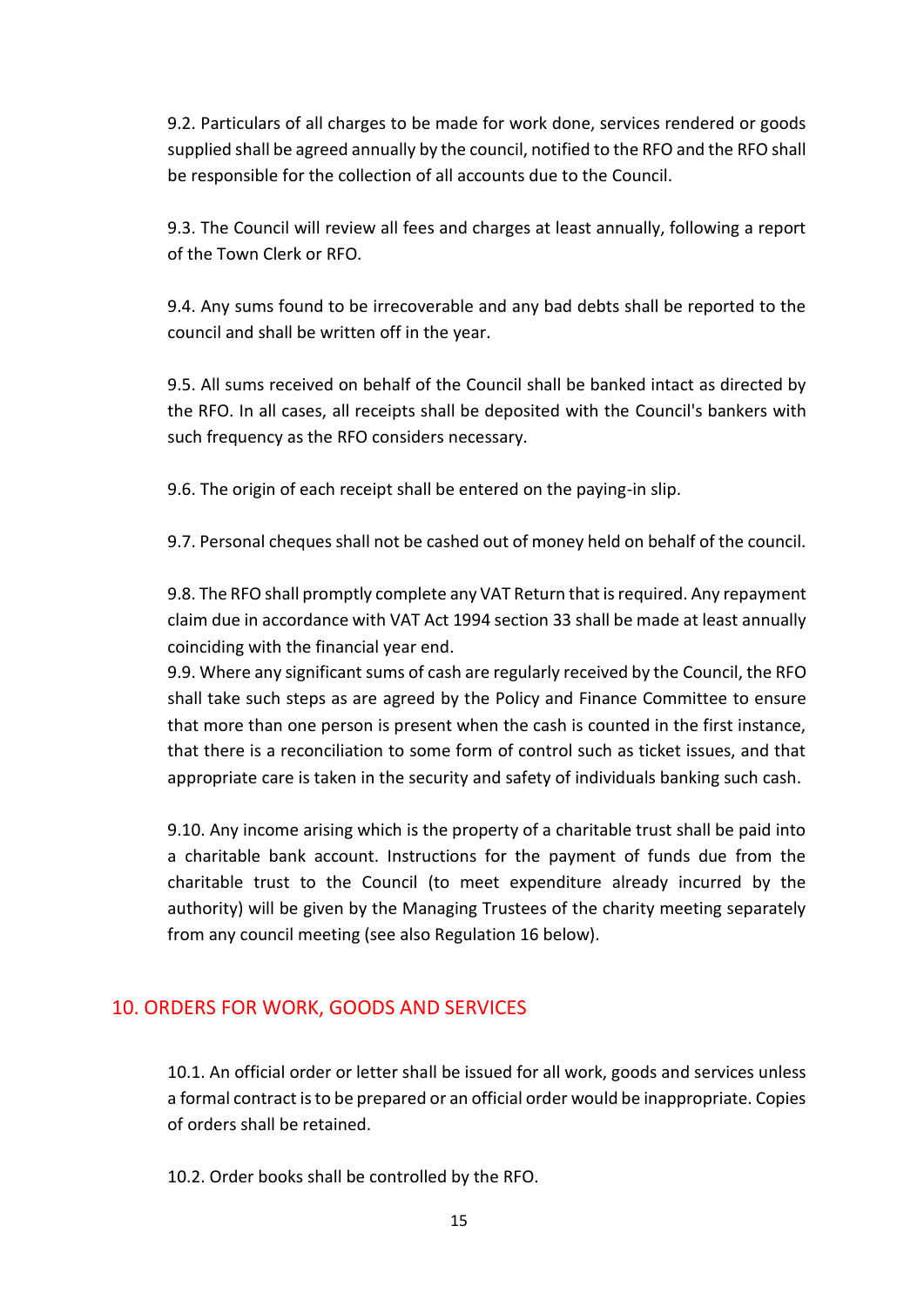10.3. All members and Officers are responsible for obtaining value for money at all times. An officer issuing an official order shall ensure as far as reasonable and practicable that the best available terms are obtained in respect of each transaction, usually by obtaining three or more quotations or estimates from appropriate suppliers, subject to any de minimis provisions in Regulation 11 (I) below.

10.4. A member may not issue an official order or make any contract on behalf of the council.

10.5. The RFO shall verify the lawful nature of any proposed purchase before the issue of any order, and in the case of new or infrequent purchases or payments, the RFO shall ensure that the statutory authority shall be reported to the meeting at which the order is approved so that the Minutes can record the power being used.

## <span id="page-15-0"></span>11. CONTRACTS

- 11.1. Procedures as to contracts are laid down as follows:
	- a. Every contract shall comply with these financial regulations, and no exceptions shall be made otherwise than in an emergency provided that this regulation need not apply to contracts which relate to items (i) to (vi) below:
		- i. for the supply of gas, electricity, water, sewerage and telephone services;
		- ii. for specialist services such as are provided by solicitors, accountants, surveyors and planning consultants;
		- iii. for work to be executed or goods or materials to be supplied which consist of repairs to or parts for existing machinery or equipment or plant;
		- iv. for work to be executed or goods or materials to be supplied which constitute an extension of an existing contract by the Council;
		- v. for additional audit work of the external Auditor up to an estimated value of £250 (in excess of this sum the Clerk and RFO shall act after consultation with the Chairman and Vice Chairman of the Policy and Finance Committee responsible for audit); and
		- vi. for goods or materials proposed to be purchased which are proprietary articles and/or are only sold at a fixed price.
		- b. Where the Council intends to procure or award a public supply contract, public service contract or public works contract as defined by The Public Contracts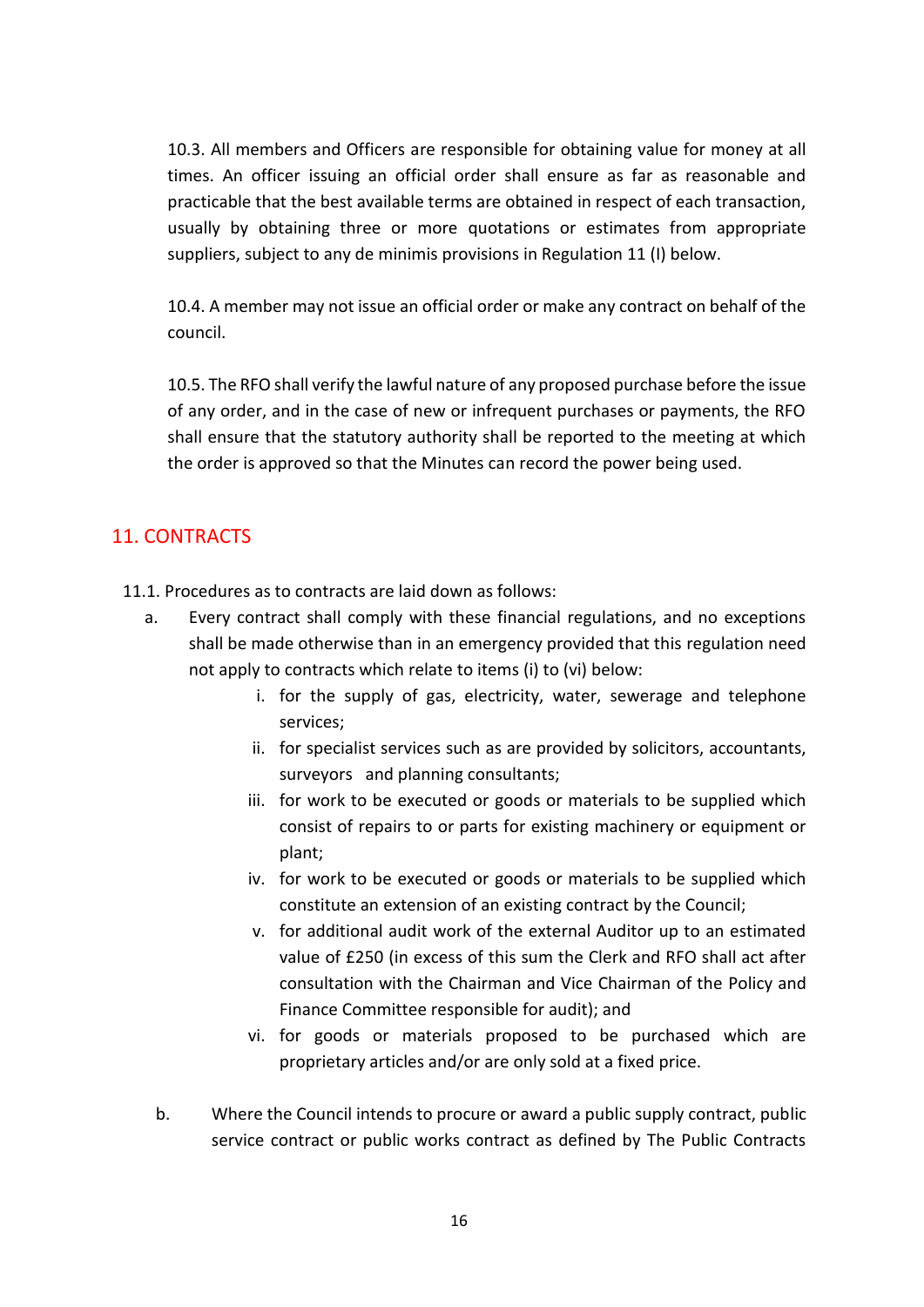Regulations 2015 ("the Regulations") which is valued at £25,000 or more, the Council shall comply with the relevant requirements of the Regulations.

- c. The full requirements of the Regulations, as applicable, shall be followed in respect of the tendering and award of a public supply contract, public service contract or public works contract which exceeds thresholds in The Regulations set by the Public Contracts Directive 2014/24/EU (which may change from time to time)4 3 The Regulations require Councils to use the Contracts Finder website to advertise contract opportunities, set out the procedures to be followed in awarding new contracts and to publicise the award of new contracts. Thresholds currently applicable are: a. For public supply and public service contracts 209,000 Euros (£164,176)
- d. When applications are made to waive Financial Regulations relating to contracts to enable a price to be negotiated without competition the reason shall be embodied in a recommendation to the Council.
- e. Such invitation to tender shall state the general nature of the intended contract and the Town Clerk shall obtain the necessary technical assistance to prepare a specification in appropriate cases. The invitation shall in addition state that tenders must be addressed to the Town Clerk in the ordinary course of post. Each tendering firm shall be supplied with a specifically marked envelope in which the tender is to be sealed and remain sealed until the prescribed date for opening tenders for that contract.
- f. All sealed tenders shall be opened at the same time on the prescribed date by the Town Clerk in the presence of at least one member of council.
- g. If less than three tenders are received for contracts above £25,000 or if all the tenders are identical the Council may make such arrangements as it thinks fit for procuring the goods or materials or executing the works.
- h. Any invitation to tender issued under this regulation shall be subject to Standing Order 27 and shall refer to the terms of the Bribery Act 2010.
- i. When it is to enter into a contract of less than  $E$  25,000 in value for the supply of goods or materials or for the execution of works or specialist services other than such goods, materials, works or specialist services as are excepted as set out in paragraph (a) the Town Clerk or RFO shall obtain 3 quotations (priced descriptions of the proposed supply); where the value is below £2500 and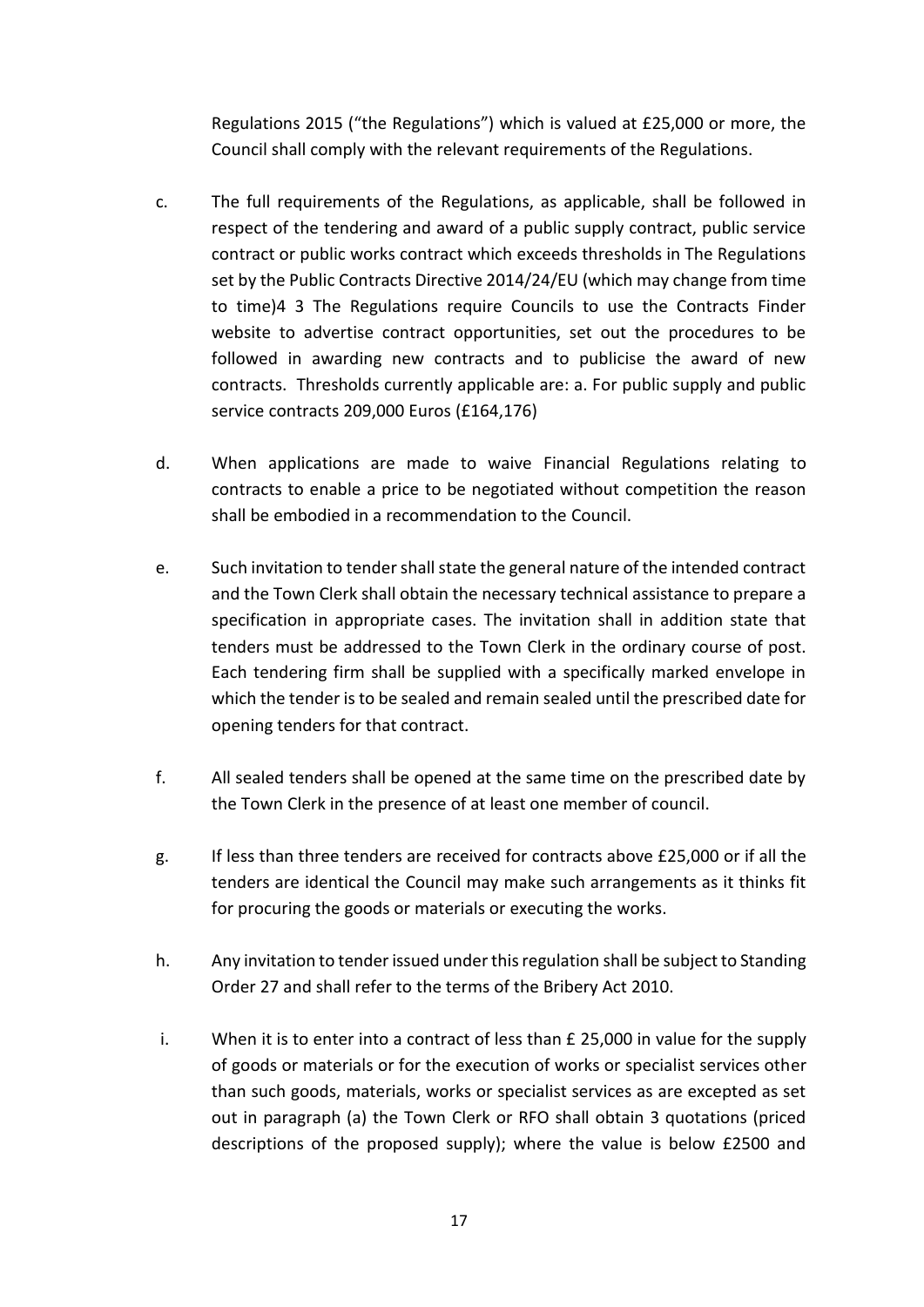above £1000 the Town Clerk or RFO shall strive to obtain 3 estimates. Otherwise, Regulation 10 (3) above shall apply.

- j. The Council shall not be obliged to accept the lowest or any tender, quote or estimate.
- k. Should it occur that the Council, or duly delegated committee, does not accept any tender, quote or estimate, the work is not allocated and the Council requires further pricing, provided that the specification does not change, no person shall be permitted to submit a later tender, estimate or quote who was present when the original decision making process was being undertaken.
- l. Where appropriate, the Town Council may choose to procure goods, materials or services through a "buying consortium" or "purchasing organisation". This may be a public sector owned buying organisation.. Procurement through a framework such as this may offer reduced costs and tendering times, achieving best value for money while ensuring compliance with relevant procurement legislation.

# <span id="page-17-0"></span>12. PAYMENTS UNDER CONTRACTS FOR BUILDING OR OTHER CONSTRUCTION **WORKS**

12.1. Payments on account of the contract sum shall be made within the time specified in the contract by the RFO upon authorised certificates of the architect or other consultants engaged to supervise the contract (subject to any percentage withholding as may be agreed in the particular contract).

12.2. Where contracts provide for payment by instalments the RFO shall maintain a record of all such payments. In any case where it is estimated that the total cost of work carried out under a contract, excluding agreed variations, will exceed the contract sum of 5% or more a report shall be submitted to the council.

12.3. Any variation to a contract or addition to or omission from a contract must be approved by the council and Clerk to the contractor in writing, the council being informed where the final cost is likely to exceed the financial provision.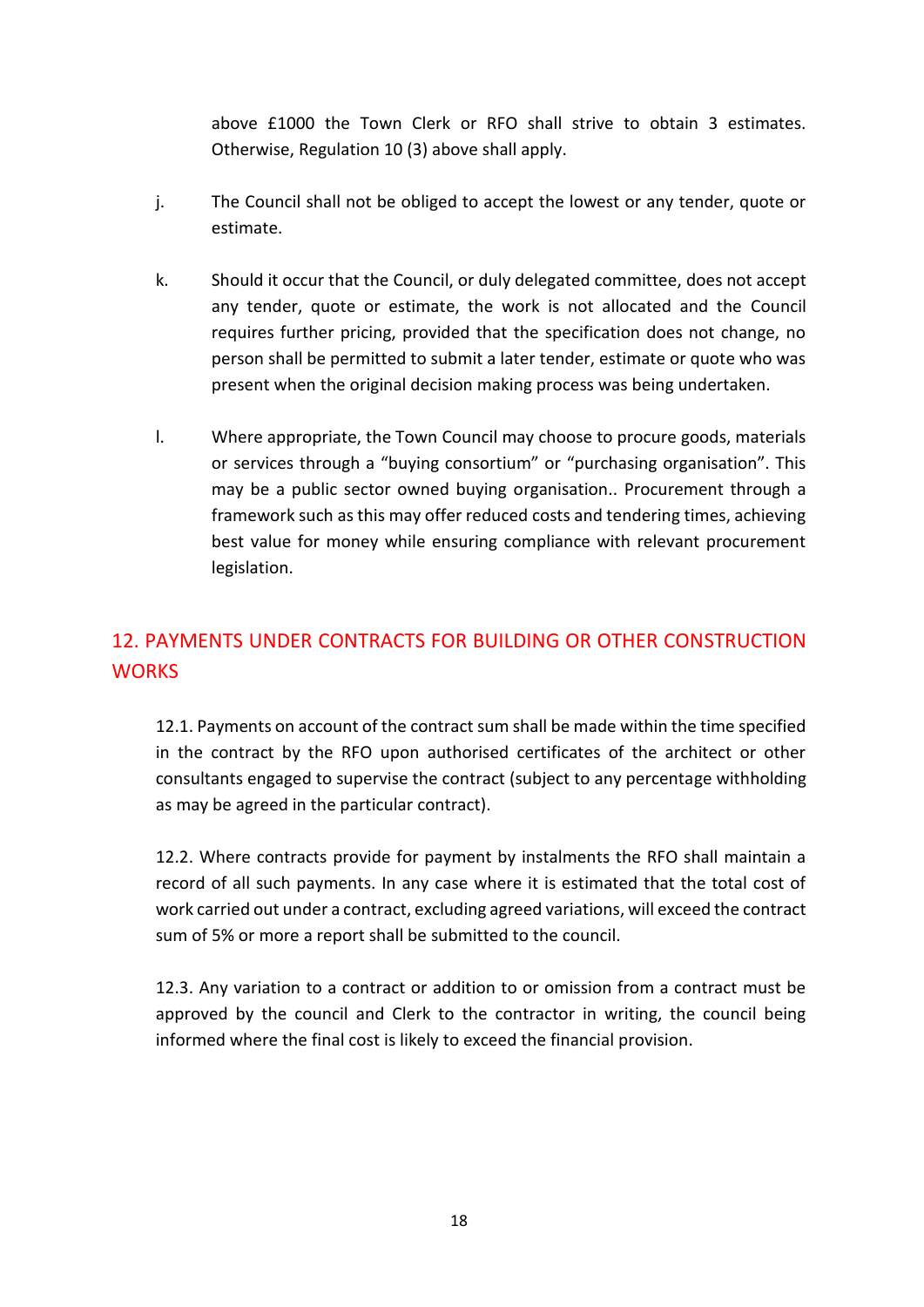### <span id="page-18-0"></span>13. STORES AND EQUIPMENT

13.1. The officer in charge of each section shall be responsible for the care and custody of stores and equipment in that section.

13.2. Delivery Notes shall be obtained in respect of all goods received into store or otherwise delivered and goods must be checked as to order and quality at the time delivery is made.

13.3. Stocks shall be kept at the minimum levels consistent with operational requirements. 13.4. The RFO shall be responsible for periodic checks of stocks and stores at least annually.

## <span id="page-18-1"></span>14. ASSETS, PROPERTIES AND ESTATES

14.1. The Town Clerk shall make appropriate arrangements for the custody of all title deeds and Land Registry Certificates of properties held by the Council. The RFO shall ensure a record is maintained of all properties held by the council, recording the location, extent, plan, reference, purchase details, nature of the interest, tenancies granted, rents payable and purpose for which held in accordance with Accounts and Audit Regulations.

14.2. No tangible moveable property shall be purchased or otherwise acquired, sold, leased or otherwise disposed of, without the authority of the Council, together with any other consents required by law, save where the estimated value of any one item of tangible movable property does not exceed £500.

14.3. No real property (interests in land) shall be sold, leased or otherwise disposed of without the authority of the Council, together with any other consents required by law, In each case a Report in writing shall be provided to council in respect of valuation and surveyed condition of the property (including matters such as planning permissions and covenants) together with a proper business case (including an adequate level of consultation with the electorate).

14.4. No real property (interests in land) shall be purchased or acquired without the authority of the full Council. In each case a report in writing shall be provided to Council in respect of valuation and surveyed condition of the property (including matters such as planning permissions and covenants) together with a proper business case (including an adequate level of consultation with the electorate).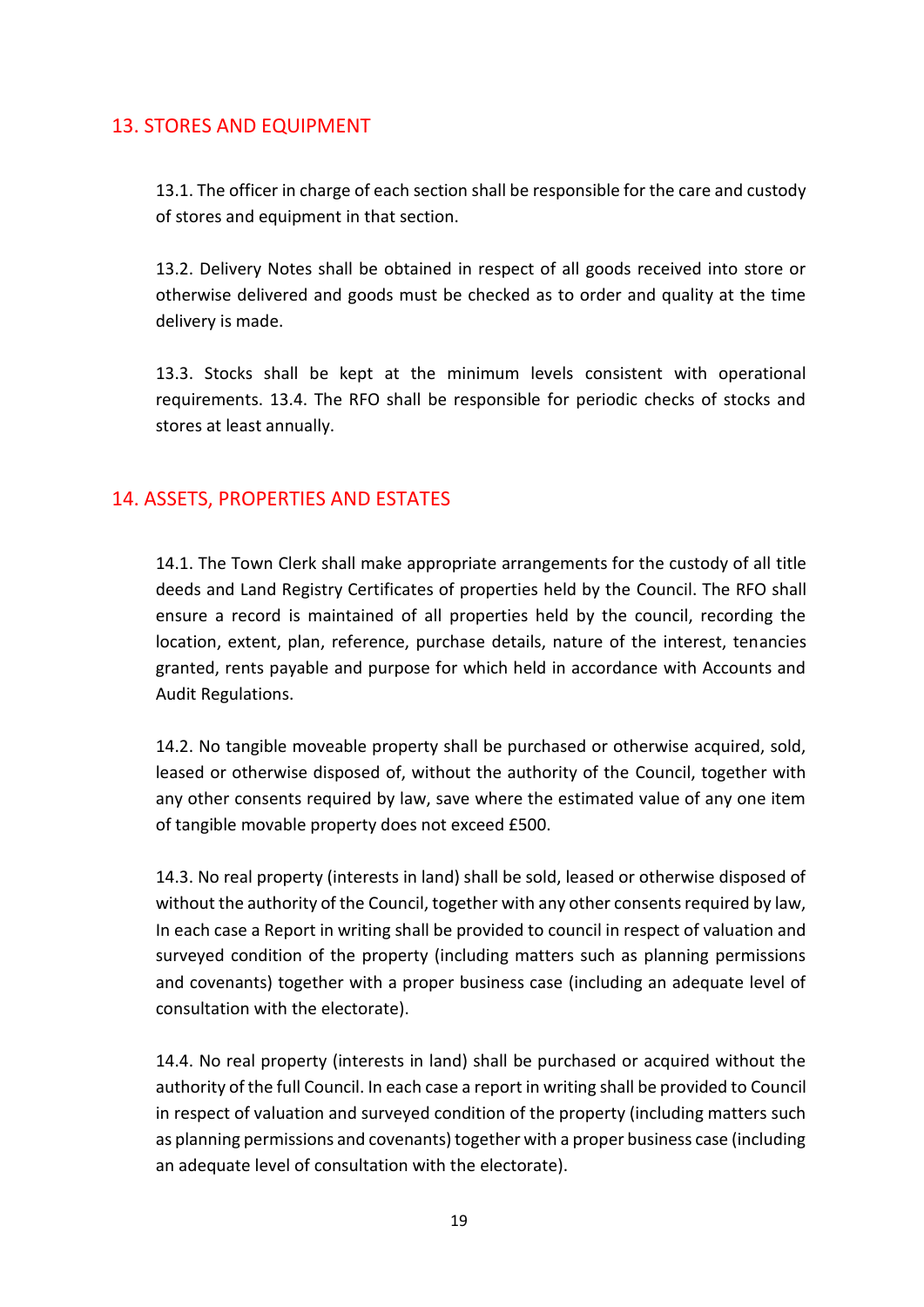14.5. Subject only to the limit set in Reg. 14.2 above, no tangible moveable property shall be purchased or acquired without the authority of the full council. In each case a Report in writing shall be provided to council with a full business case.

14.6. The RFO shall ensure that an appropriate and accurate Register of Assets and Investments is kept up to date. The continued existence of tangible assets shown in the Register shall be verified at least annually, possibly in conjunction with a health and safety inspection of assets.

#### <span id="page-19-0"></span>15. INSURANCE

15.1. Following the annual risk assessment (per Financial Regulation 17), the RFO shall effect all insurances and negotiate all claims on the council's insurers in consultation with the Town Clerk.

15.2. The Town Clerk shall give prompt notification to the RFO of all new risks, properties or vehicles which require to be insured and of any alterations affecting existing insurances.

15.3. The RFO shall keep a record of all insurances effected by the council and the property and risks covered thereby and annually review it.

15.4. The RFO shall be notified of any loss liability or damage or of any event likely to lead to a claim, and shall report these to council at the next available meeting.

15.5. All appropriate members and employees of the Council shall be included in a suitable form of security or fidelity guarantee insurance which shall cover the maximum risk exposure as determined [annually] by the council, or duly delegated committee.

#### <span id="page-19-1"></span>16. CHARITIES

16.1. Where the Council is sole managing trustee of a charitable body the Town Clerk and RFO shall ensure that separate accounts are kept of the funds held on charitable trusts and separate financial reports made in such form as shall be appropriate, in accordance with Charity Law and legislation, or as determined by the Charity Commission. The Town Clerk and RFO shall arrange for any Audit or Independent Examination as may be required by Charity Law or any Governing Document.